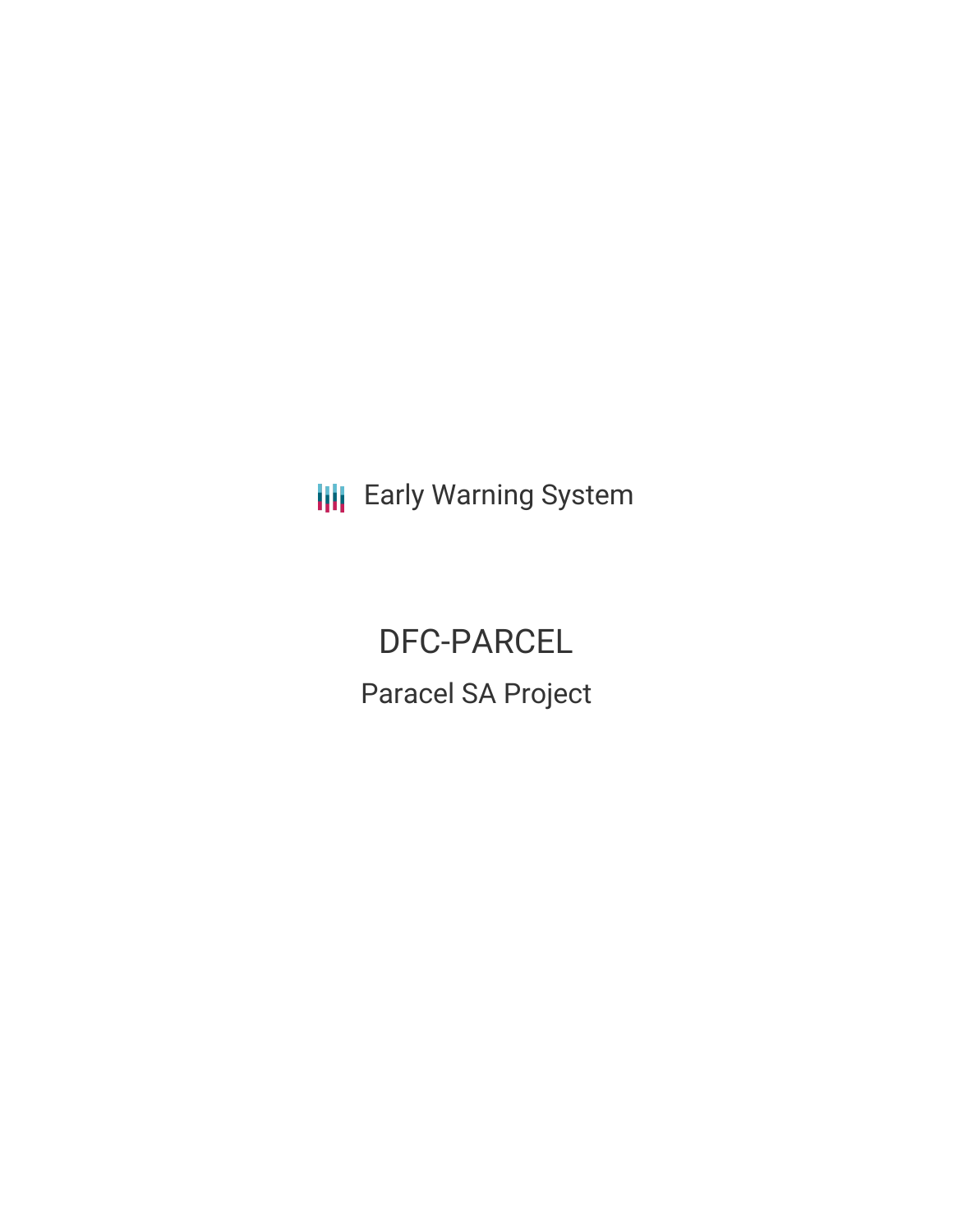

### **Quick Facts**

| <b>Countries</b>               | Paraguay                                               |
|--------------------------------|--------------------------------------------------------|
| <b>Specific Location</b>       | Concepción, Paraguay                                   |
| <b>Financial Institutions</b>  | US International Development Finance Corporation (DFC) |
| <b>Status</b>                  | Proposed                                               |
| <b>Bank Risk Rating</b>        |                                                        |
| <b>Borrower</b>                | Paracel                                                |
| <b>Sectors</b>                 | Agriculture and Forestry, Industry and Trade           |
| <b>Investment Type(s)</b>      | Loan                                                   |
| <b>Investment Amount (USD)</b> | \$2,200.00 million                                     |
| <b>Project Cost (USD)</b>      | \$2,200,00 million                                     |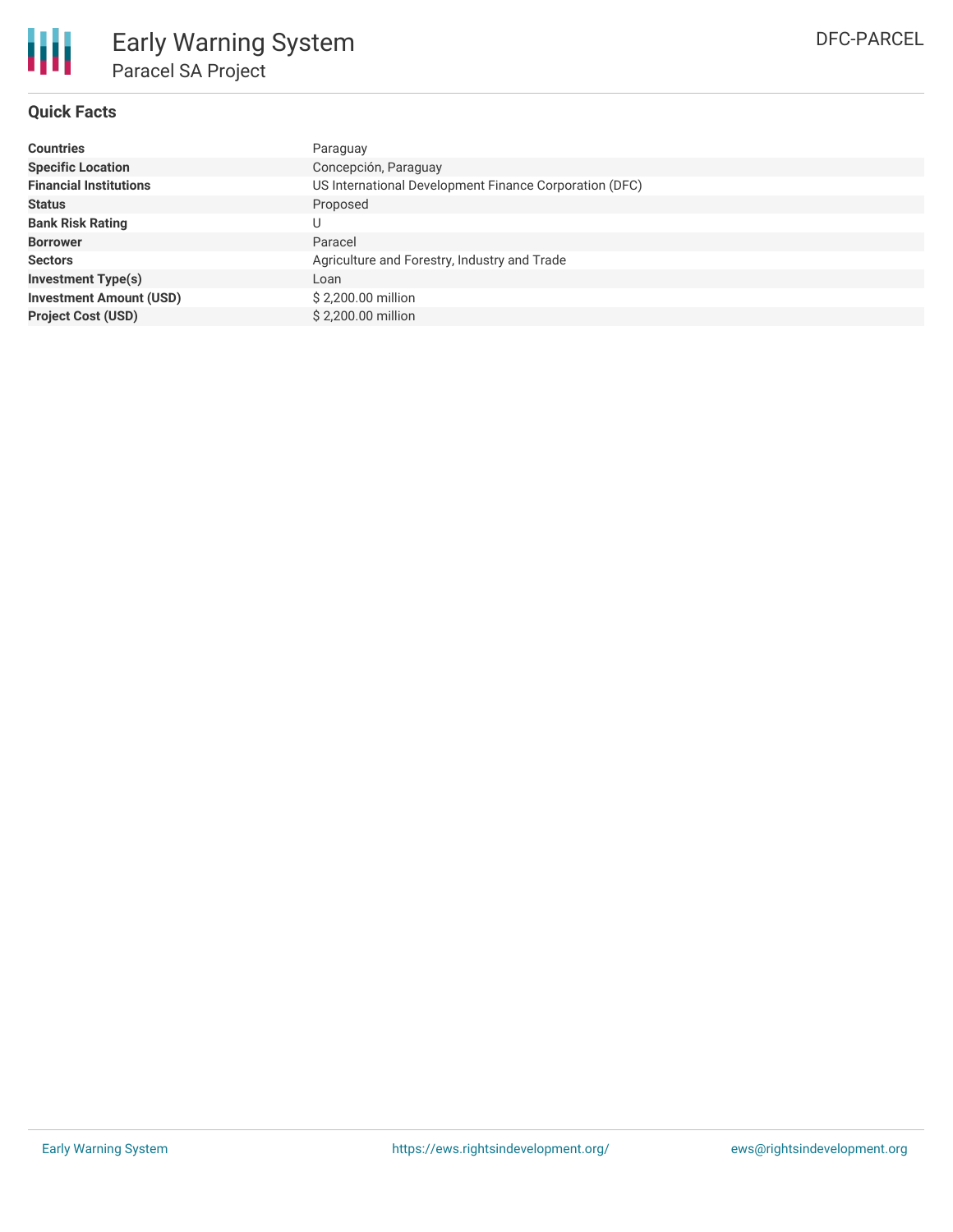

# **Project Description**

The Project involves the development, construction, and operation of a eucalyptus plantation and kraft pulp mill in the Concepción region of Paraguay covering an area of 190,000 hectares of former cattle ranch lands. The mill was conceived to produce 1,500,000 air-dried tons per annum (ADt/a) of bleached eucalyptus pulp. The mill is expected to produce200 MW of renewable energy, generating a surplus of 100 MW.The land will be partially converted to eucalyptus plantations to supply the mill in future years, with an estimated 47percent of this land to remain under existing, natural land cover in preservation. Concepción lies at the margins of the Paraguay river and is located around 400 km north ofthe capital of Asunción.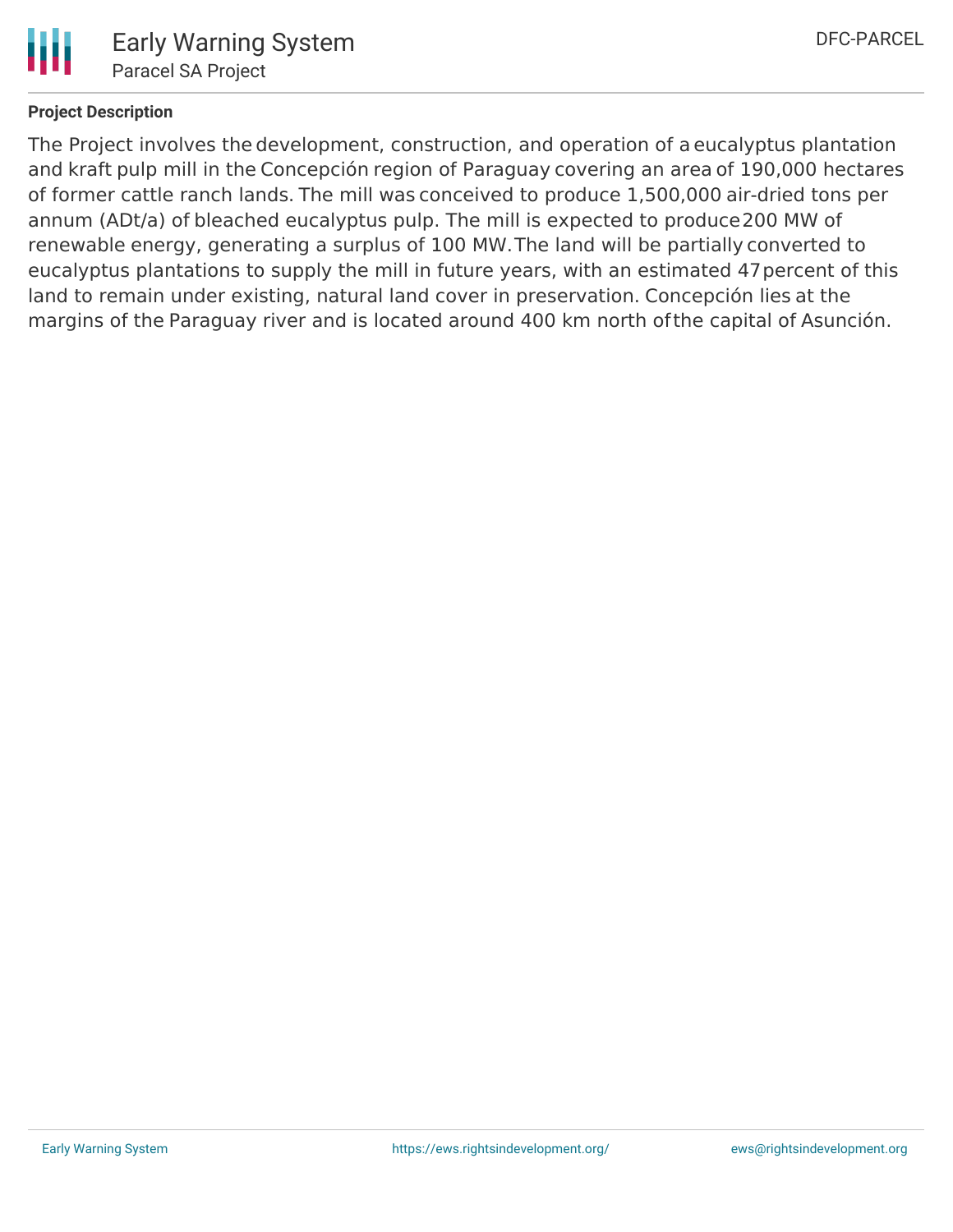

#### **Investment Description**

US International Development Finance Corporation (DFC)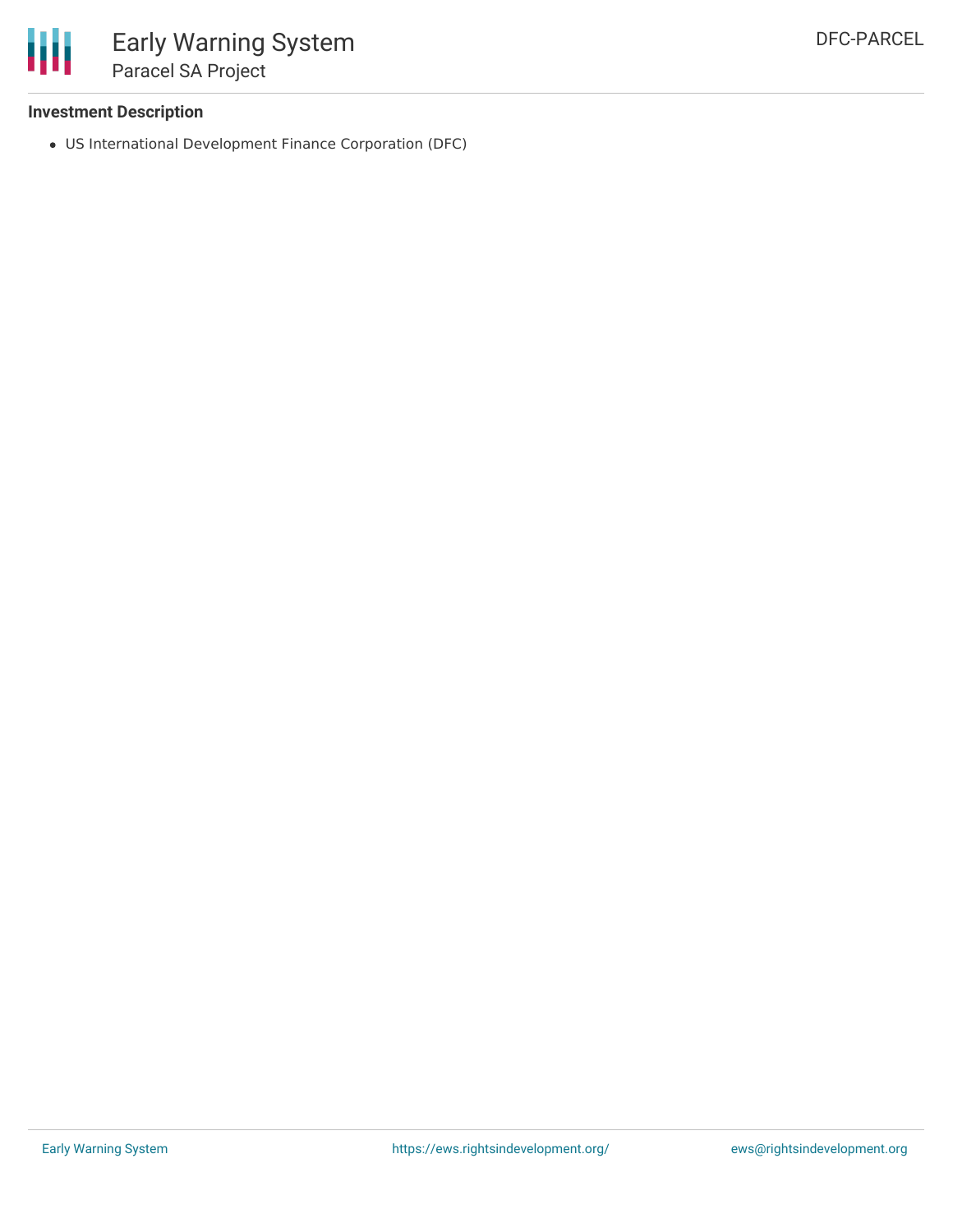

### **Contact Information**

Pöyry Tecnologia Ltda. Av. Alfredo Egídio de Souza Aranha, 100 Bloco B - 5º Andar 04726-170 - São Paulo-SP Tel. (11) 3472 6955 Fax (11) 3472 6980 E-mail: contato.br@poyry.com [www.poyry.com.br](http://www.poyry.com.br)

#### **ACCESS TO INFORMATION**

Unlike many other development finance institutions, DFC does not currently have an access to information policy.

Under the United States Freedom of Information Act (FOIA), DFC is obliged to respond to reasonably formulated requests for Agency records. However, DFC may apply exemptions from release to certain types of information and may charge fees in responding to requests. DFC has a designated FOIA officer who is trained in how to respond to requests and implement the law. You can learn more about filing a FOIA request at: <https://www.dfc.gov/foia>.

# **ACCOUNTABILITY MECHANISM OF THE UNITED STATES INTERNATIONAL DEVELOPMENT FINANCE CORPORATION (DFC)**

The Office of [Accountability](https://www.dfc.gov/who-we-are/office-accountability) is an independent office that addresses complaints about environmental or social issues related to DFC-supported projects. The office provides communities an opportunity to have concerns independently reviewed and addressed. If you submit a complaint to the Office of Accountability, it may assist you by either seeking to address your problems by facilitating a problem solving dialogue between you and those implementing the project and/or investigating whether the DFC complied with its policies to prevent environmental, social, human rights, and labor harms.

You can find more information about the Office of Accountability at: <https://www.dfc.gov/who-we-are/office-accountability>.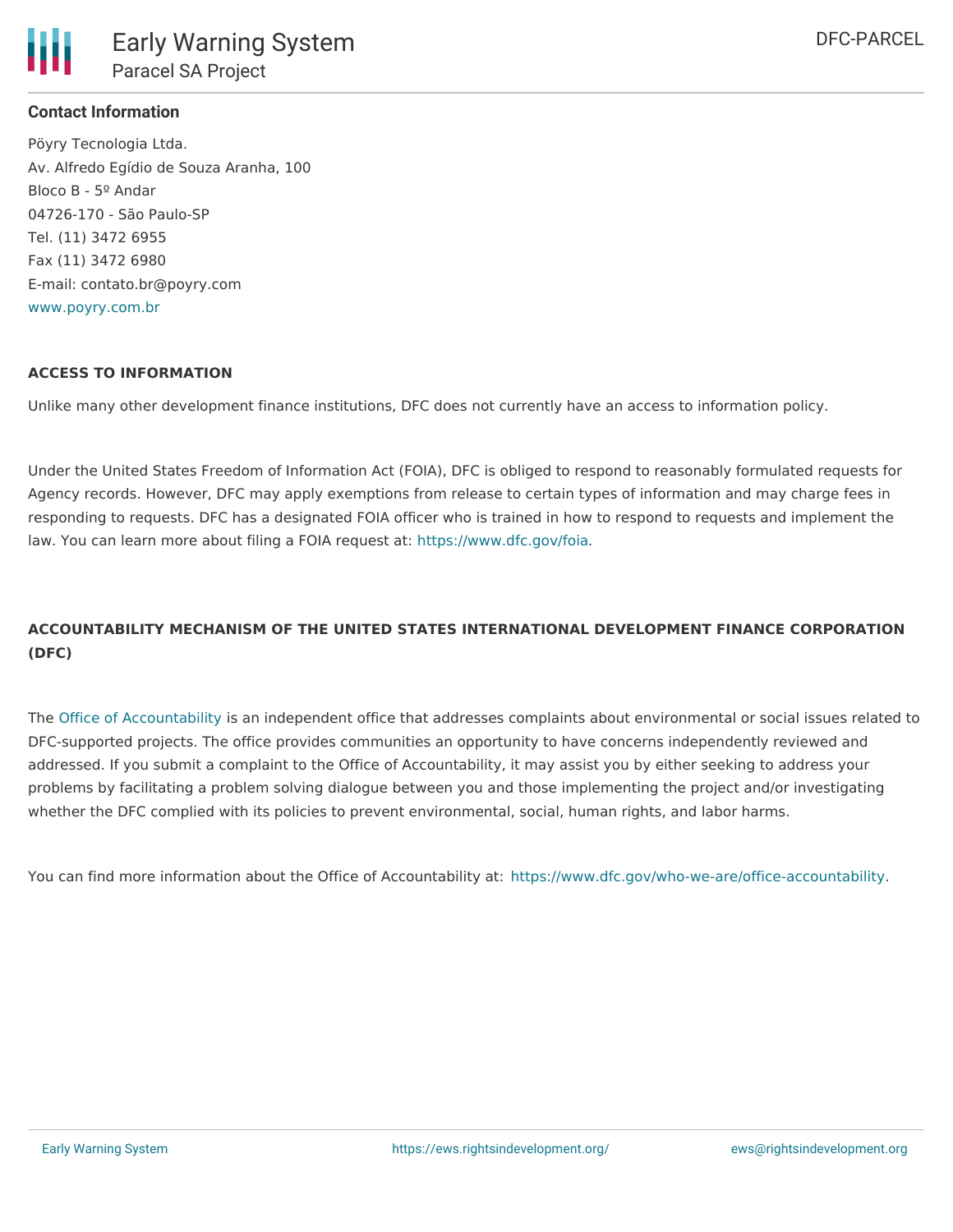#### **Bank Documents**

Ш

- Cumulative Impact [Assessment](https://www3.dfc.gov/environment/eia/parcel/CIA.pdf)
- [Executive](https://www3.dfc.gov/environment/eia/parcel/Executive_Summary.pdf) Summary
- HSES [Management](https://www3.dfc.gov/environment/eia/parcel/HSES_Management_Handbook.pdf) Handbook
- Initial Project [Summary](https://www3.dfc.gov/environment/eia/parcel/Initial_Project_Summary.pdf)
- Plan for Relations with the [Community](https://www3.dfc.gov/environment/eia/parcel/Community_Relations.pdf) and other Social Actors
- [Volume](https://www3.dfc.gov/environment/eia/parcel/Mill/Volume_I_Project Characterization.pdf) I
- [Volume](https://www3.dfc.gov/environment/eia/parcel/Plantation/Volume_I_Description_of_Project.pdf) I
- [Volume](https://www3.dfc.gov/environment/eia/parcel/Mill/Volume_II_Book_I_Baseline_Physical.pdf) II, Part I
- [Volume](https://www3.dfc.gov/environment/eia/parcel/Plantation/Volume_II_Book_I_Baseline_Physical.pdf) II, Part I
- [Volume](https://www3.dfc.gov/environment/eia/parcel/Mill/Volume_II_Book_II_Biotic_Environment.pdf) II, Part II
- [Volume](https://www3.dfc.gov/environment/eia/parcel/Plantation/Volume_II_Book_II_Baseline_Biotic.pdf) II, Part II
- [Volume](https://www3.dfc.gov/environment/eia/parcel/Mill/Volume_II_Book_III_Baseline_Socio_Economic.pdf) II, Part III
- [Volume](https://www3.dfc.gov/environment/eia/parcel/Plantation/Volume_II_Book_III_Baseline_Socio_Econ.pdf) II, Part III
- [Volume](https://www3.dfc.gov/environment/eia/parcel/Mill/Volume_III_Environment_Impacts_Assessment.pdf) III
- [Volume](https://www3.dfc.gov/environment/eia/parcel/Plantation/Volume_III_Impact_Identification.pdf) III
- [Volume](https://www3.dfc.gov/environment/eia/parcel/Mill/Volume_IV_Complementary_Studies.pdf) IV